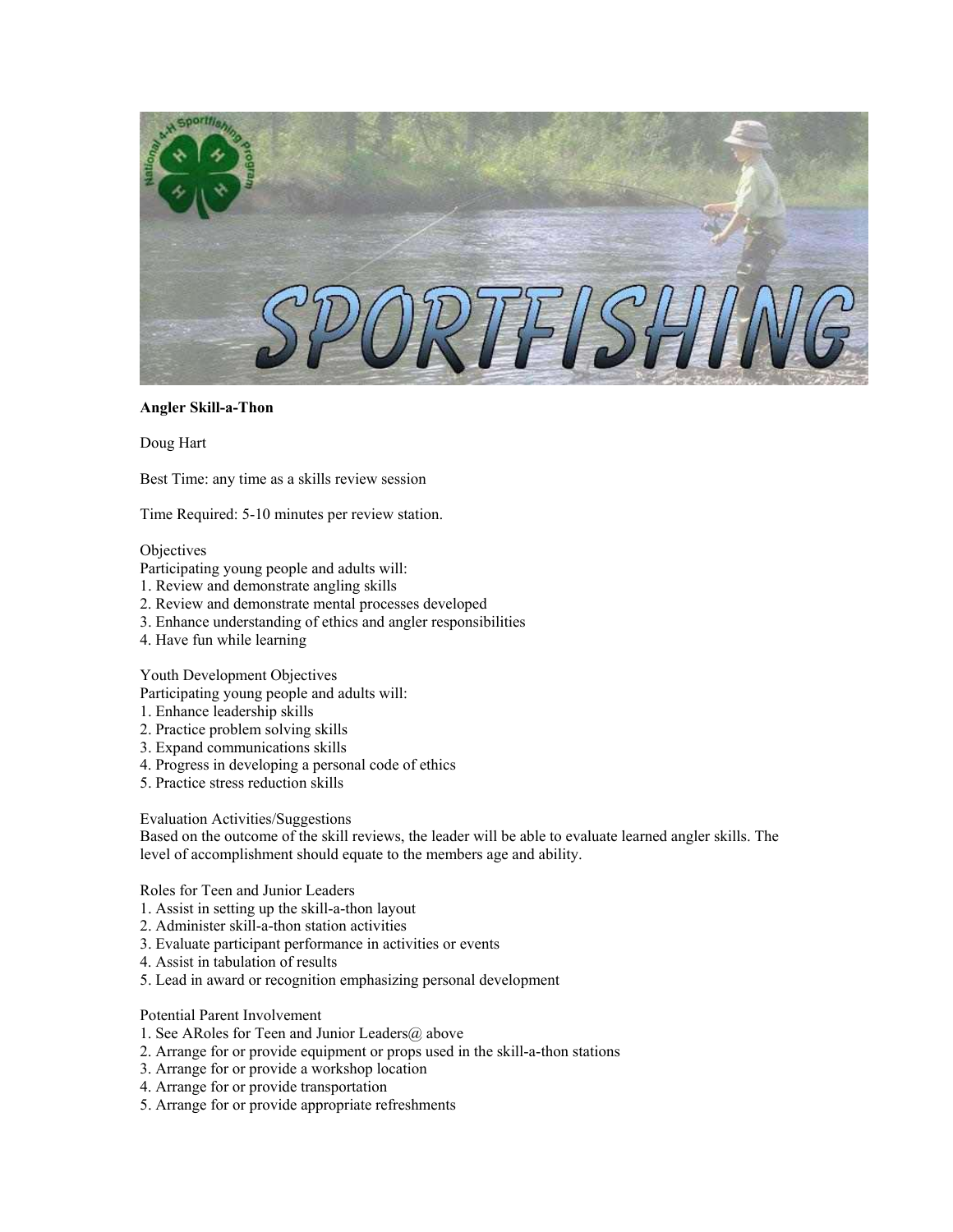6. Assist in development of skill-a-thon stations appropriate for the location and skill level of participants

### Leader Tips

The oral and demonstration test may be administered at the end of each lesson period or may be given as a "Round Robin" overall skill review at the end of the year. Make the test fun and a demonstration of skill and knowledge in a "No-Fail" atmosphere rather than a stress producing event.

## Lesson Outlines

## Station #1

The leader/volunteers will check on the ability of members to complete the following skills: (very young members can be helped by older members/volunteers to achieve all station goals.)

- 1. Casting closed and open face rod/reel at a target.
- 2. Tying and naming two knots.
- 3. Tying rigging of fresh and salt water tackle for bait.
- 4. Identifying artificial baits for two types of fish.

#### Station #2

The leader checks on the ability of members to explain and demonstrate:

 1. Proper catch and release procedures - physical methods demonstrated with a "pillow fish" to prevent damage to the fish.

2. Why catch and release procedures are important to fish survival as wild breeding stock.

#### Station #3

The leader checks on the ability of the members to find and interpret the catch rules for two fish in their region. State sportfishing regulation booklets are available from many nearby license agents.

 1. Members cross reference the codes, catch limits, size restrictions and open seasons of two species of fish located in their region. They orally report their findings.

## Station #4

The leader will orally ask members questions about water safety issues:

1. Members demonstrate the proper wearing and "cinching-up" of a life jacket.

 2. Members demonstrate the non-contact method of rescue by throwing a ring buoy to a target spot 25 feet away and how to get help.

3. Members demonstrate the safe way to remove an embedded hook from a bar of soap.

#### Station #5

The leader asks members to identify structures and temperatures most likely to find fish.

 1. Members identify the most likely structure fish will be hiding under from a picture or slide of a nearby pond or river. The importance of the thermocline should also be included.

 2. Members identify the components of the fresh or salt water food chain and their importance to the survival of fish.

3. Members will identify and explain the function of a fish's body organs and parts.

# Station #6

The leader asks member to explain the function of the Water Cycle and the importance of clean, non-polluted water.

 1. Members identify some of the chemical and waste pollutants that degrade our surface and subsurface water supplies.

 2. Members identify some of the other degrading factors of the water such as discarded monofilament line, styrofoam worm cups, etc.

# Station #7

The leader will ask members to explain their personal commitment about "getting involved with fish."

1. Members reflect upon their feelings about what a good steward of the resources entails.